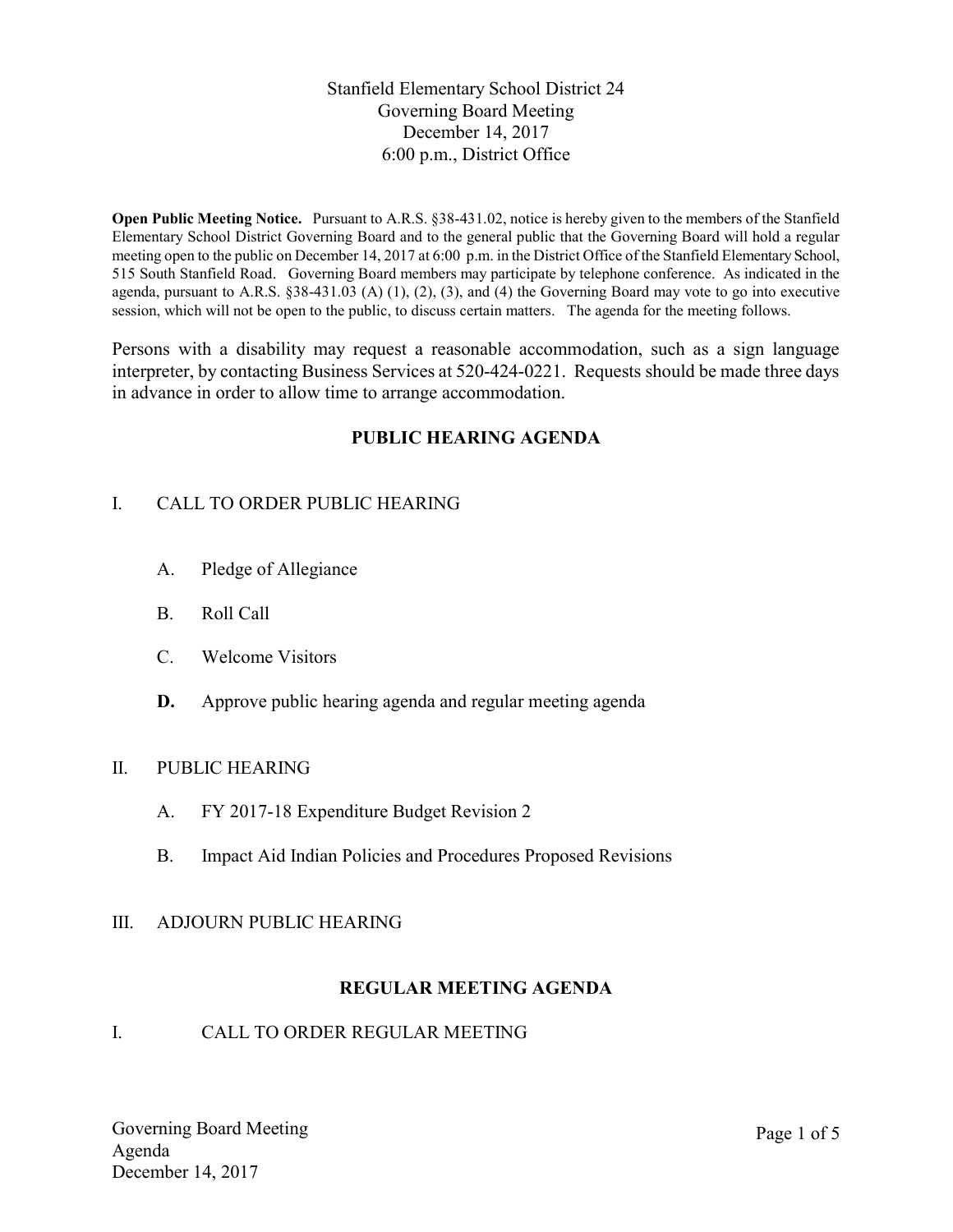### II. FY 2017-18 EXPENDITURE BUDGET

- A. Adopt the proposed FY 2017-18 Expenditure Budget Revision 2.
- B. Authorize FY 2017-18 expenditures to exceed Program, Function, and Object section budgets.

## III. CALL TO THE PUBLIC

Guidance for Public Participation in Board Meetings is provided in Policy BEDH. The President may recognize individuals wishing to address the Board under Call to the Public or under the item on the Agenda they wish to address. Each individual will be allowed five minutes unless additional time was requested and granted in advance by the Superintendent or President. ARS 38-432.02(H) provides that Board members shall not respond to comments unless the item is on the agenda.

The Board shall not hear personal complaints against school personnel or a person connected with the district. A procedure is provided by the Board for disposition of legitimate complaints in Policies KL, KB and KLD.

## LLAMADA AL PÚBLICO

La póliza BEDH, provee una guía publica para participar en juntas de la Mesa Directiva. El presidente de la Mesa Directiva puede reconocer a los individuos que desean dirigirse a la mesa bajo llamada al público o bajo el artículo en la agenda que desean tratar. A cada individuo se le otorgaran cinco minutos de tiempo, a menos que el Presidente o Superintendente le hayan concedido tiempo adicional por adelantado. La Póliza ARS 38- 432.02 dice que ningún miembro de la mesa responderá a ningún tipo de comentarios de temas que no estén en la agenda.

La mesa no oirá quejas personales en contra de personal de la escuela o personas que tengan alguna conexión con el Distrito. Para este tipo de quejas la mesa provee otro tipo de procedimientos para la disposición de quejas legítimas las cuales se encuentran en las siguientes Pólizas KL, KB, y KLD.

#### IV. APPROVAL OF MINUTES

Approve the November 9, 2017 regular governing board meeting minutes.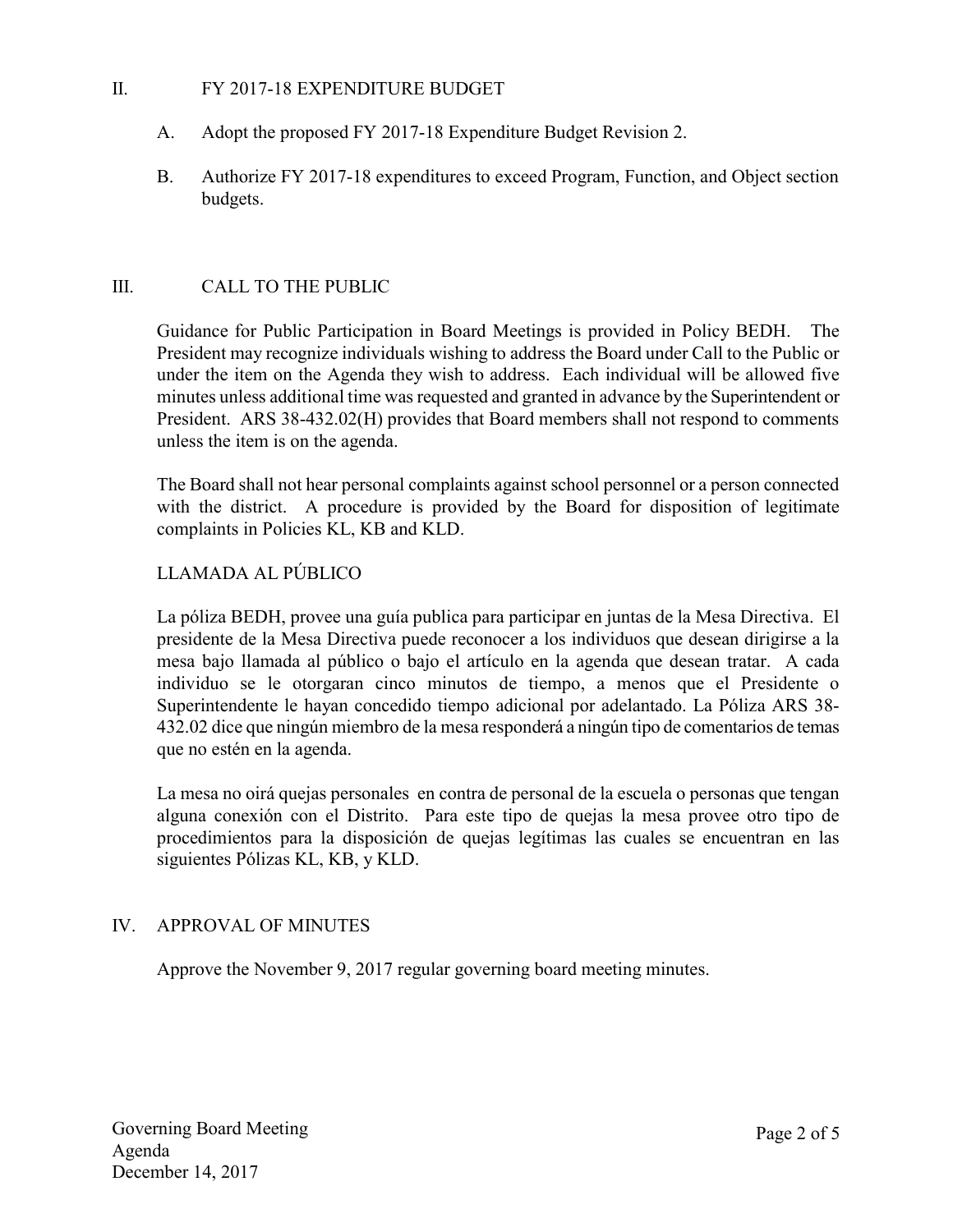## V. PRESENTATIONS

A. Presentation on Current District Benchmark Data – Dr. Lineberry

## VI. REPORTS

- A. Superintendent's Report 1. Winter break activities
- B. November Public Funds Expenditure Reports (Pages 1 4)
- C. November Student Activities Report (Page 5-8)
- D. Principal's Report (Page 9)
- E. Operations Support Services Reports (Pages 10 11)
	- 1. Operations
	- 2. Technology

## VII. NEW BUSINESS ACTION ITEMS – PERSONNEL

All hiring is pending satisfactory completion of background investigation, records verification, and fingerprint report.

- A. Approve 2017-2018 extra duty contract for Special Education Coordinator effective January 1, 2018 for Kelly Grapp
- B. Accept resignation of 2017-2018 extra duty contract for Special Education Coordinator effective December 31, 2017 for Karen Jasmin
- C. Approve SES volunteer for the 2017-18 school year for John Taylor
- D. Approve hire effective November 7, 2017, Part-Time Variable Schedule Teacher Appointment for Rosemary Rowe, Teacher, not to exceed 0.5 FTE at \$200 daily, prorated for partial days
- E. Accept resignation for James Meyer, Driver, effective November 18, 2017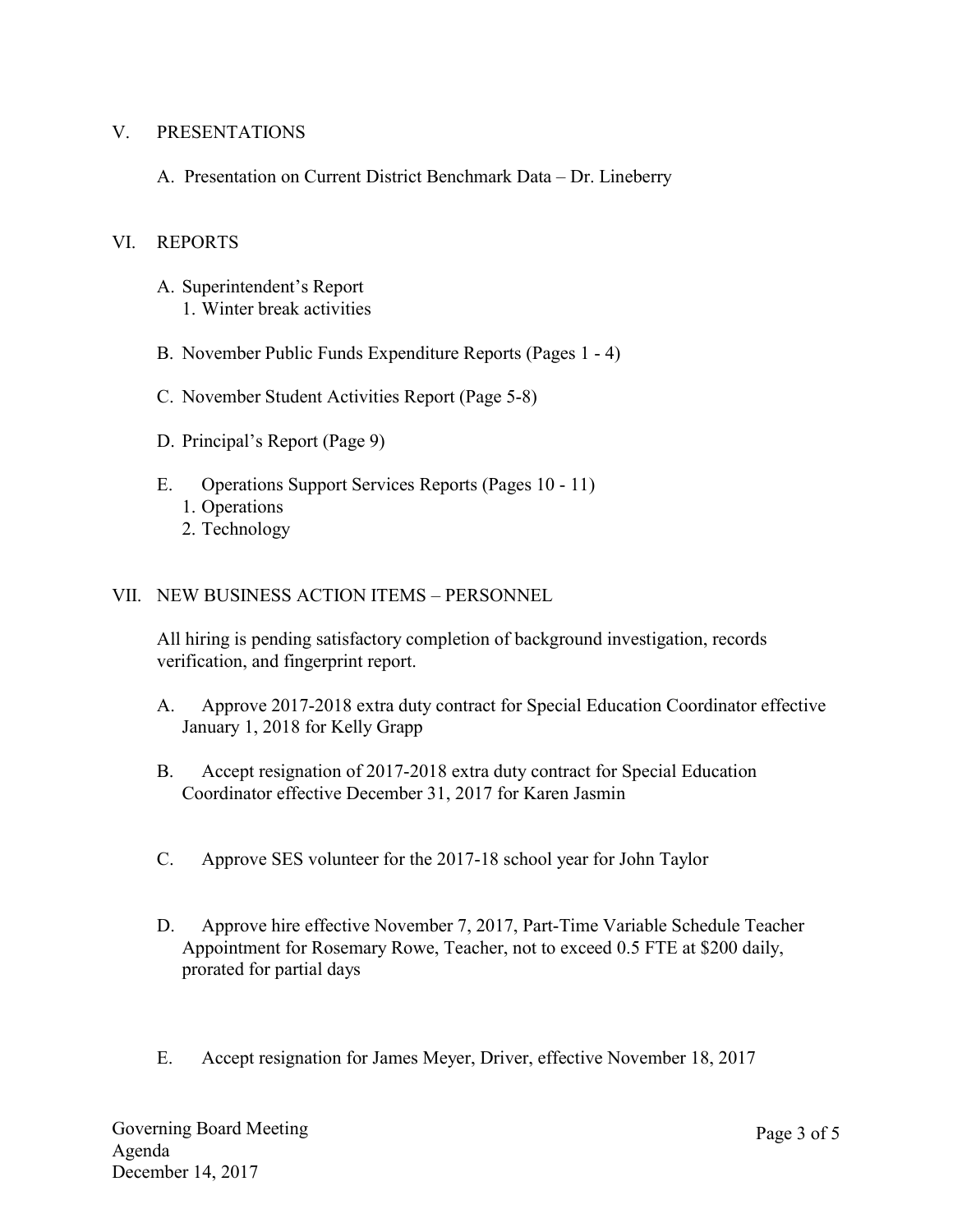## VIII. NEW BUSINESS ACTION ITEMS – BUSINESS

A. Ratify approval of payroll vouchers

- 1. PV10 \$ 140,649.36
- 2. PV11 \$ 32,358.69
- 3. PV12 \$ 142,926.87
- B. Ratify approval of expense vouchers
	- 1. EV1815 \$32,485.87
	- 2. EV1816 \$48,904.03
	- 3. EV1817 \$111.64
	- 4. EV1818 \$43,381.96
	- 5. EV1724 \$6,591.51
- C. Approve out of state travel to Laguna, California for the School Research Nexus Spring Conference for Melissa Sadorf on April  $4 - 6$ , 2018
- D. Accept with gratitude the donation by Robert Kaiser and Pinal County Public Works of 10 tons of sand for the athletic track valued at over \$200 (Page 12)
- E. Ratify approval of the Superintendent's signature on the Fiscal Agent/Grant Agreement among Ak Chin Indian Community, Pinal County and Stanfield Elementary School for the grant of \$170,000 for the purchase of a commuter school bus and the renovation of an existing structure for a health clinic (Pages  $13 - 23$ )

## VIII. NEW BUSINESS ACTION ITEMS - SCHOOL

- A. Reaffirm approval of the Structured English Immersion (SEI) Model:
	- 1. Overall Proficiency Level within Grade
	- 2. Overall Proficiency Level within Grade Band
	- 3. Overall Proficiency Level Band within Grade
	- 4. Overall Proficiency Level Band within Grade Band
- B. Approve out of state travel for the  $8<sup>th</sup>$  Graders to Six Flags Magic Mountain in Valencia, California for the  $8<sup>th</sup>$  grade Field Trip for eligible students and chaperones on May 18 – May 19, 2018.